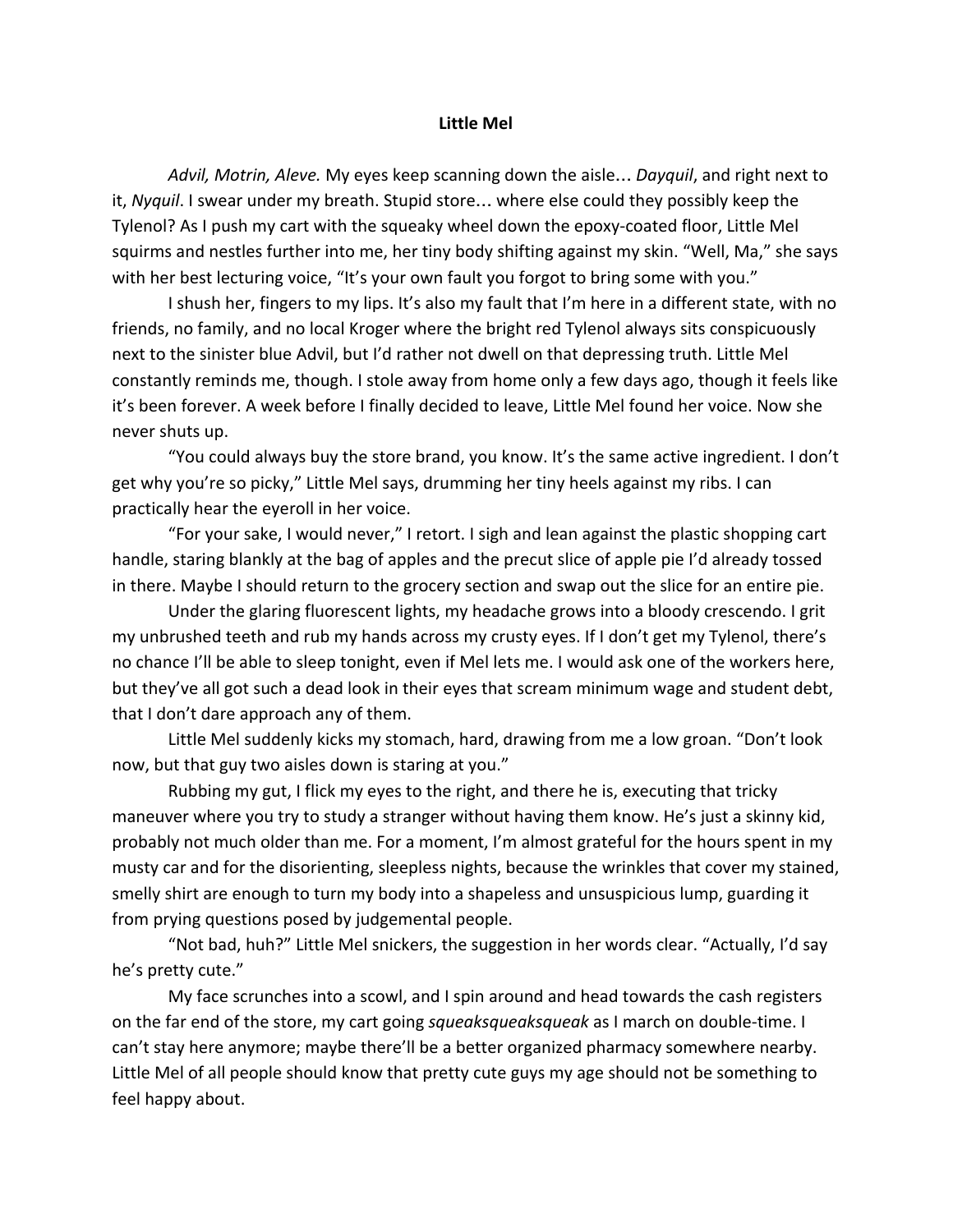"Nope, not attractive at all," I tell her. "And I definitely don't like that premature beard-thing he's got going on there."

Mel disapproves. "Come on, Ma. Just because Dad had one of those on his ugly face doesn't mean you have to be turned off by *every* bearded guy who looks at you. Not everyone's gonna be as dirty as Jamie was."

With my matted brown hair and plum-purple rings under both my eyes, I highly doubt Beardie is interested in me, so I ignore her, trying to focus all my energy into pushing the cart forward. I consider just ditching the entire thing, but I want my apples, and I'm not sure if I can carry both Little Mel and my purchases. She's getting so heavy, too heavy for my insomniac self.

A display of stuffed elephants catches my eye. Little Mel must see them too, because she kicks me in the ribs and commands me to stop. "We need an elephant right now," she says, her voice laced with the threat of pain if I disagree.

I sigh heavily, and Little Mel moves up and down with my labored breath like a buoy bobbing amongst the waves. "Honey, you know we can't afford to spend money on nice things like elephants," I tell her with only a trace of sarcasm. I can feel my shallowly covered anxieties rapidly flowing through me once more, and I really, really don't want to think about my skeleton of a plan moving forward. A young girl with no connections, barely any money, and touting around a growing responsibility two hundred miles from home was not something I had ever planned to be. Caring for Little Mel was going to be impossible.

Once again, that terrible, terrible idea, the one that spoke unfeeling reason, crept into my mind.

Little Mel knows what's going on, because she stops whining about the elephants and stays so still and silent that I instinctively tighten my arms around her to make sure she's still okay. I snatch an elephant from the shelf and hold it against her, hoping she can feel the softness of its cheap polyester lining. "Honey, you know Ma loves you," I say, my tongue struggling against the words. "We're going to figure this out together, and whatever happens will be for the best. For both of us."

"Yeah, right. We'll see about that, hmm?" Little Mel finally retorts. She starts pounding my ribs again, her tiny legs driving her judgement into me with every kick, but stops when she hears Beardie strolling up to us.

"That's so sweet, how you talk to your baby like that," he says. "Boy or girl?"

Little Mel turns, and without looking, I can feel her expecting stare. I guess I should've worn something even baggier, something even more filthy. Beardie's mouth is turned up in a calm smile, like he knows what a generic question this is but will nevertheless listen to the answer so he can continue slaughtering me with his questions. *Oh, really! How many months? Does she have a name? How old are you, anyway?*

My back aches.

"It's a girl. Four-and-a-half months. Her name is Mel," I say, my voice coming out curt and disinterested. Little Mel kicks me in reproach.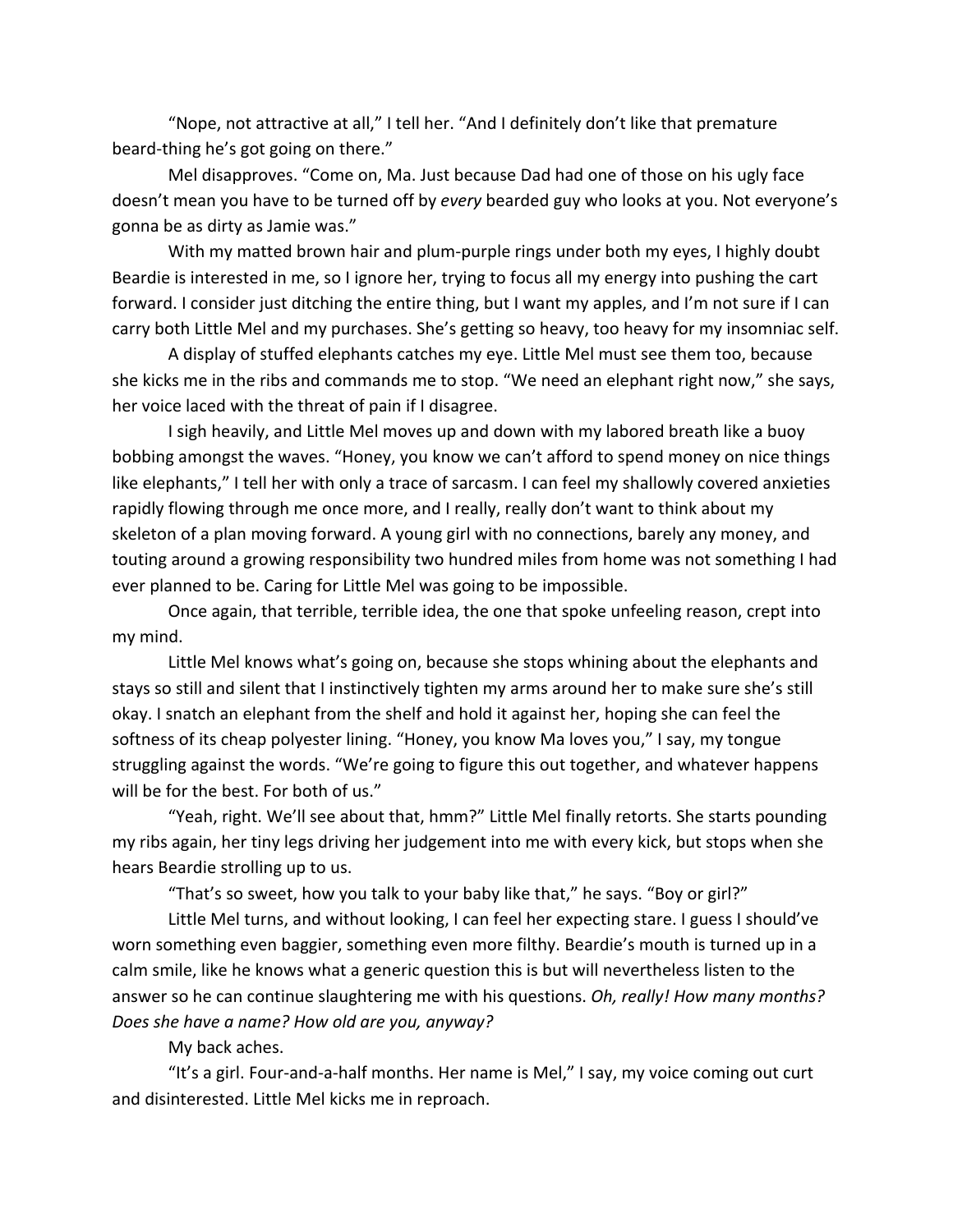"Oh, really!" Beardie smiles and his eyebrows lift comically, highlighting just how open and unburdened his features are. His teeth are white and straight, and I feel my own yellow, jagged teeth and feel my chest twist.

He shuffles his sneakered feet a couple of times. "By the way, I heard you talking aloud back there. I found a thing of Tylenol, and it's for you if you'd like it." He reaches out his hand, where a beautiful box of the pills sits nestled in his sweaty palm. He continues, "They were running really low, so if you need more, they're tucked away at the end of aisle seventeen. Or I'd be happy to get it for you."

He shrugs good-naturedly. For a moment I only gape at him, then Little Mel knees my side with her rod-like legs, and I take the Tylenol. Beardie's ears turn nearly as red as the cardboard box. I almost smile.

"Don't be rude," Little Mel whispers. "Thank him already. And talk to him. Please."

Beardie offers his hand, which is soft and warm and fits very neatly against my own. His grip is shallow, like shaking hands is something he's only recently learned how to do. "My name's Jamie," he says.

As soon as I hear Mel's father's name, Beardie's hand somehow turns deathly cold. I can't think straight.

"I know a Jamie," I say, and Mel cries out in disgust.

Beardie smiles like a dog about to lose its meal. His ears color a shade closer to the Tylenol. "Oh. I'm guessing he's your boyfriend?"

I look back down at the Tylenol in my hand and the elephant tucked under my arm, and I'm thinking that I'll need both if I'm going to sleep tonight.

I know exactly what kind of answer Little Mel wants me to give this red-eared boy standing in the grocery store aisle in front of me, but I'm too, too tired. Nothing will change the fact that we're both just kids, and I'm on a desperate mission and am in no position to date. Nothing will change the fact that no guy—especially a kid fresh out of his teenage years, would want to help raise a child. And it's then that I finally realize how ridiculous it is for me to pretend that not all is lost, to pretend I can still figure out how to care for Mel.

So I tell Beardie Jamie that it's time for us to go, that Mel and I have got a very important doctor's appointment coming up. Jamie's smile falters, but he doesn't make a sound as I chuck the elephant back on the shelf and back away with nothing but the Tylenol.

"You're just a big baby, you know that?" Little Mel snaps as we reach the cash registers. "You can't give up now. Go back and try harder to work some charm on Jamie."

"Honey, I need you to stop talking," I say. I'm surprised at how resolute my voice sounds, and I know it's not just my imagination because Mel doesn't say another word.

The pimpled high schooler manning the register takes my crinkled bill with a blank look. I remember how Mel's father told me to shut up when I first broke the news to him, four months ago now, though it seems like it's been an eternity. The memory makes me clench my Tylenol so tightly that the seal on the cardboard box crumples open, and I quite nearly tear it in